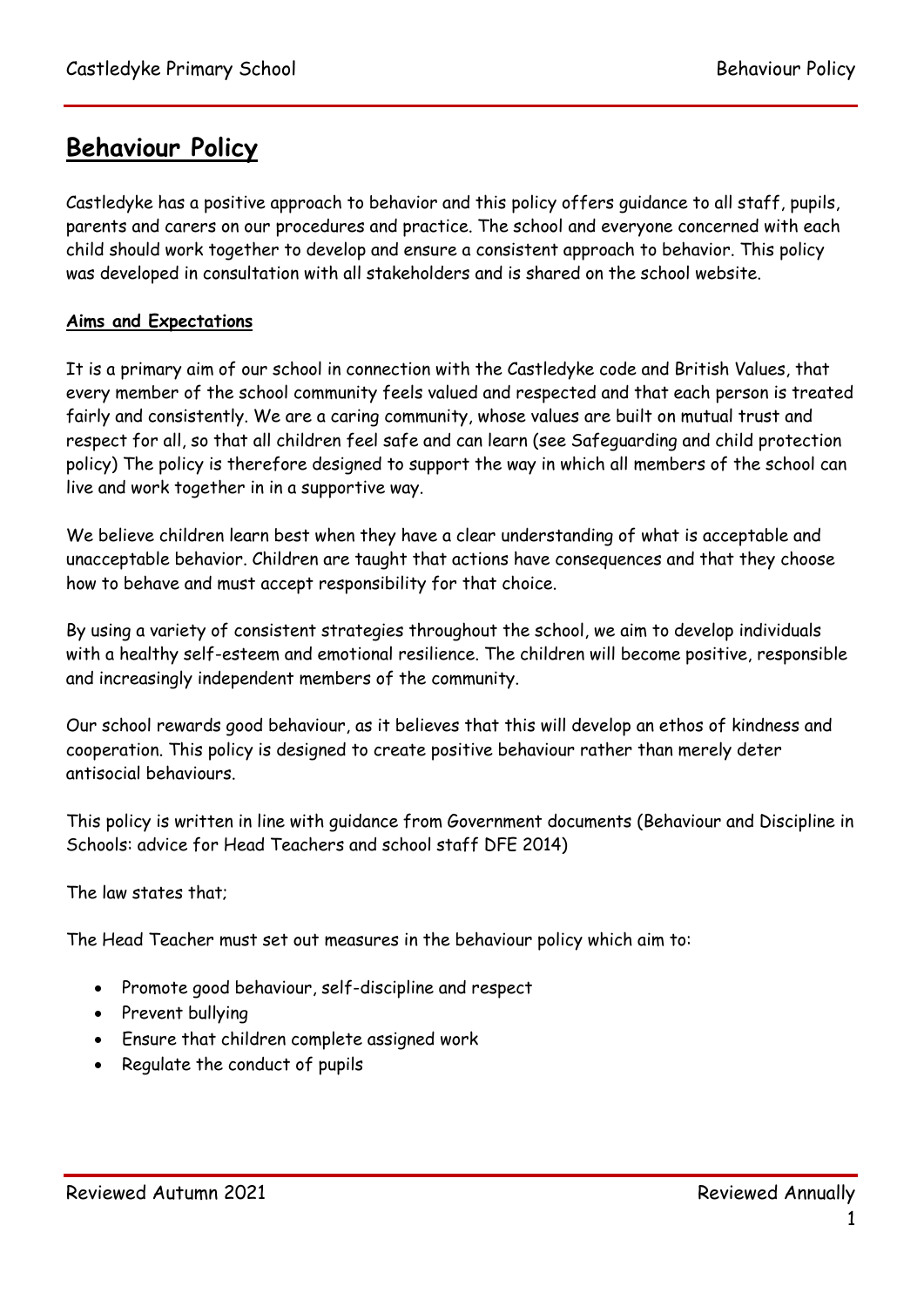## **Our school rules**

Five Castledyke standards exist within school and are displayed around the school. The code has been discussed and adopted by children and staff. They reflect our school vision and we have high expectations that they are followed by everyone.

- 1. We care
- 2. We are well mannered
- 3. We make the right choices
- 4. We are fair
- 5. We are respectful

**Staff as role models have high expectations and are calm and consistent because they model the behaviour they wish to see in our children around school.**

We will always;

- Respect everyone
- Listen to each other
- Treat everyone as an individual
- $\bullet$  Keep calm
- De escalate
- Greet and be greeted
- Communicate and be communicated with
- Smile and relate
- **•** Give praise
- Be aware of body language and tone when speaking

We will never;

- Humiliate
- Shout
- Over react
- Use blanket punishments

All staff should have high expectations of behaviour and strive to ensure that all children work to the best of their ability. Consistency and fairness are essential. It is important that children are taught to control their behaviour and choices through the PSHE and RE curriculum, assemblies and 'Time to Talk'.

Staff working with children need to accept responsibility for providing a safe and secure environment (see health and safety policy) This should take into account the additional needs that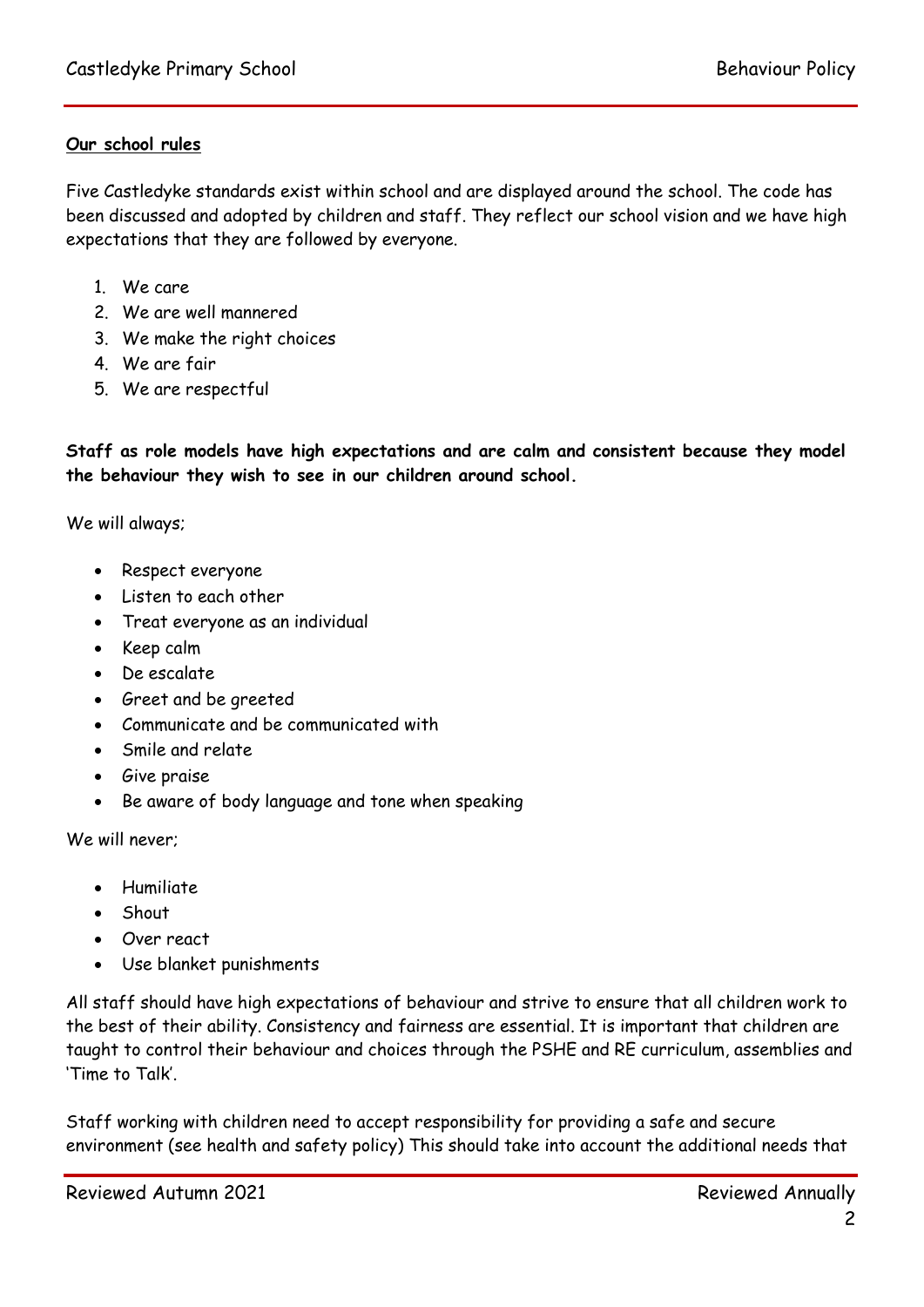some children have. Staff must remain calm at all times, create an environment where children feel they are listened to, treated fairly and with respect.

Staff will monitor their class as they enter and leave the classroom and should collect them from the playground at the end of playtimes. Staff will ensure that children walk around school sensibly and will praise good manners.

Support is put into place to help all staff develop behaviour strategies and any training required will be provided.

## **Encouraging positive behavior**

We use a range of strategies to reward the right behaviour choices in class, around school, at events or visits.

We praise children in a variety of ways;

- A smile or non-verbal gesture (thumbs up)
- Verbal praise and encouragement
- Stickers given to praise the right choices
- Dojos to reward for effort and attitude to work
- Class points earned for excellent team work, collaboration, whole class behaviour and kindness (whole class reward earned)
- Communication to parents, verbal/telephone/card home
- Celebration certificates
- Head Teacher stickers
- Displays of children's work

#### **Children with leadership roles**

Children, particularly in Upper Key stage 2. Are asked to volunteer for leadership roles within school. This helps to develop children's self-esteem and sense of responsibility around our school. It helps them to learn to help others and offer kindness and guidance. There are numerous roles in school, peer mentors, dinner bands, registers, IT for assemblies.

#### **Bullying**

The school does not tolerate bullying of any kind. If we discover that bullying or an act of intimidation has taken place, we immediately investigate and act to stop any further occurrences of such behaviour. Our anti bullying policy provides additional guidance and advice in case of any incidents.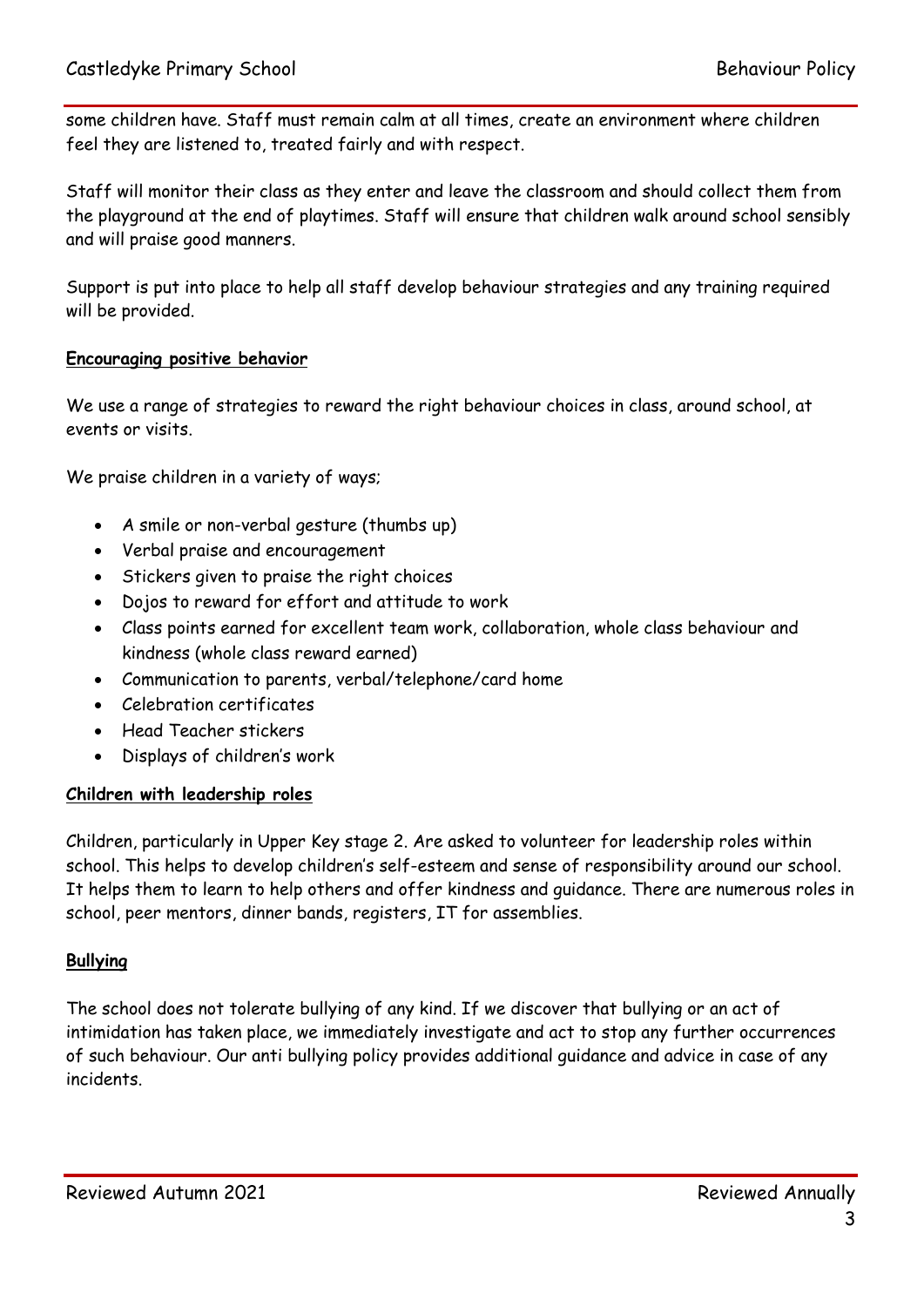## **Other forms of anti-social behaviour**

There are a number of other forms of anti-social behaviour, which are not tolerated in school (see safeguarding policy).

Example of such behaviour are:

Sexual harassment Online sexual abuse Peer on peer abuse Racism Homophobia Gender discrimination

This list in not exclusive.

The school does not, and will not tolerate this type of behaviour. The school will investigate thoroughly and an appropriate sanction will be given. Case may be referred to an outside agency for further support within school and home for the pupil.

#### **Sanctions**

All children must learn that there are consequences for their actions. Sanctions are used in response to unacceptable behaviour and to maintain a safe and positive learning environment. We employ each sanction appropriately and privately to each situation. When applying the sanction, we make a point of never criticizing the person, only their actions.

Step 1: Verbal warning the child is privately spoken to 'Remember to ……… thank you'

Step 2: Quiet reminder of consequences

Step 3: Minutes off playtime (5 mins)

Step 4: Work in another class or outside Head Teacher's office

Step 5: SLT

Step 6: Contact with parents

Minutes Room – children who have minutes off their playtime will go to the minutes room. The staff member on duty will ask the child to explain why they have received their minutes this will be recorded in a file. Staff will use this time to talk to children about making better choices and discussing what actions could be used instead. This will be monitored by SLT so that patterns of behaviour etc. can be picked up and dealt with. Staff should alert SLT to any concern.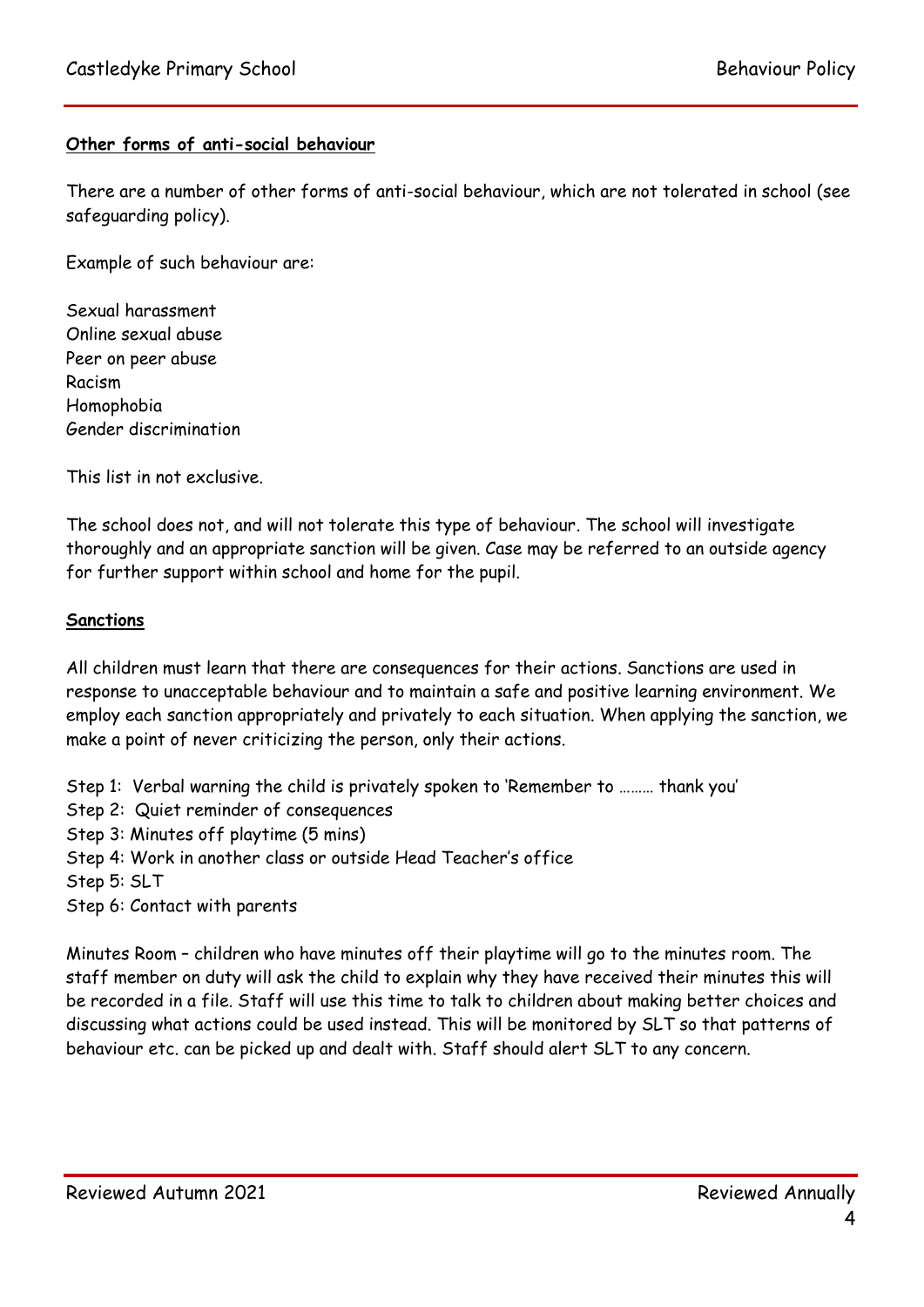## **Use of force or physical restraint**

All staff have up to date 'Team Teach' training. Distraction techniques are used, the majority of the time. Physical restraint will only be used as a very last resort when the child is at risk of seriously hurting themselves or someone else.

All staff have read and signed the Bound book which is kept in the head's office. Any incidents of physical restraint will be recorded in the book and parents informed.

#### **Children with additional needs**

At our school every child is important and is encouraged to try their best in everything. We recognize that some children may struggle emotionally and socially and additional support may need to be put in place to ensure they can take a full and active part in school life, whilst ensuring the safety of everyone else. Children may need to have individual Behaviour plans to support hem, these will be written in connection with the Head Teacher, inclusion team, class teacher, child and Parents. Where there is a special educational need the SENCo will be involved.

Advice will be taken from the school counsellor, outside agencies and the Educational psychology service.

All records relating to a child's behaviour should be passed to the new teacher at the end of the academic year. These should be accompanied with a verbal description of how the child presents, trigger points and any strategies that have proved effective in supporting them.

## **Exclusions**

#### **Fixed Term Exclusions**

A fixed tern exclusion would be put in place in accordance with the legal regulations and documentation where it was felt that this action would support the child in moving their behaviour forward or where there has been a serious breach of health and safety. The authority to exclude resides only with the Head Teacher. Documentation will be provided to support the exclusion and a date and time for a return to school meeting will be confirmed. A return to school meeting must be held between the Head teacher (or SLT member if the Head is not available) before the child is able to return to school. Children may be excluded at lunch times on a fixed term basis if other reasonable steps have been taken and not been successful.

The school may use internal exclusion where the other steps taken have not been successful but the behaviour does not warrant Fixed tern exclusion.